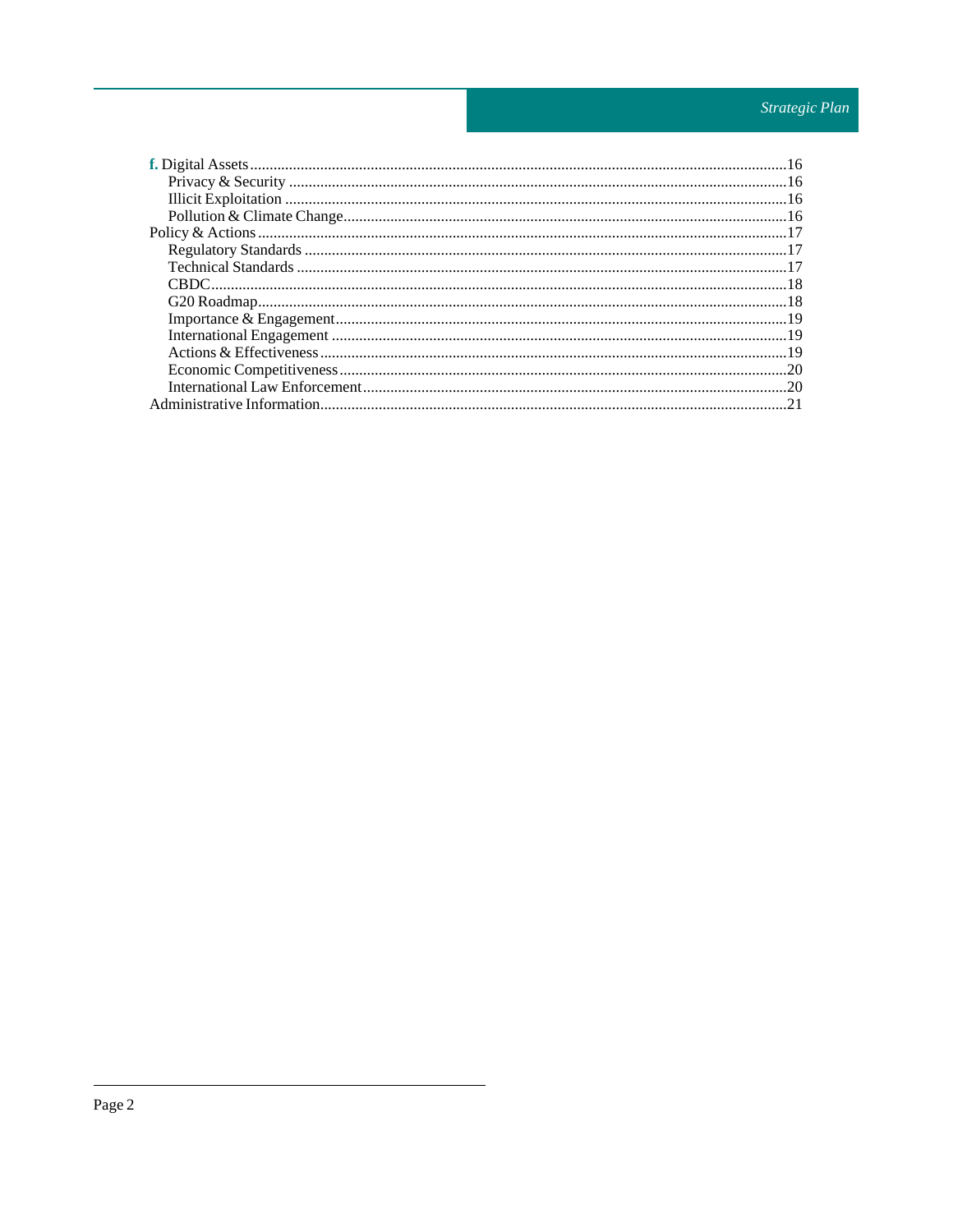# **Joseph R. Biden** (POTUS)

#### **Stakeholder(s):**

#### **National Security Council** :

*Sec. 3. Coordination. The Assistant to the President for National Security Affairs (APNSA) and the Assistant to the President for Economic Policy (APEP) shall coordinate, through the interagency process described in National Security Memorandum 2 of February 4, 2021 (Renewing the National Security Council System), the executive branch actions necessary to implement this order.*

#### **Assistant to the President for NationalSecurity Affairs (APNSA)**

#### **Assistant to the President for Economic Policy (APEP)**

#### **Executive Branch Agency Participants** :

*The interagency process shall include, as appropriate: the Secretary of State, the Secretary of the Treasury, the Secretary of Defense, the Attorney General, the Secretary of Commerce, the Secretary of Labor, the Secretary of Energy, the Secretary of Homeland Security, the Administrator of the Environmental Protection Agency, the Director of the Office of Management and Budget, the Director of National Intelligence, the Director of the Domestic Policy Council, the Chair of the Council of Economic Advisers, the Director of the Office of Science and Technology Policy, the Administrator of the Office of Information and Regulatory Affairs, the Director of the National Science Foundation, and the Administrator of the United States Agency for International Development.*

**Secretary of State:** *Secretary of the Treasury*

**Secretary of Defense**

**Attorney General**

**Secretary of Commerce**

**Secretary of Labor**

**Secretary of Energy**

**Secretary of Homeland Security** 

**Administrator of the Environmental Protection Agency**

**Director of the Office of Management and Budget**

#### **Director of National Intelligence**

**Director of the Domestic Policy Council**

**Chair of the Council of Economic Advisers**

**Director** of the Office of Science and Technology **Policy**

**Administrator of the Office of Informationand Regulatory Affairs**

**Director of the NationalScience Foundation**

**Administrator of the UnitedStates Agency for International Development**

#### **Other Federal Participants** :

*Representatives of other executive departments and agencies (agencies) and other senior officials may be invited to attend interagency meetings as appropriate, including, with due respect for their regulatory independence, representatives of the Board of Governors of the Federal Reserve System, the Consumer Financial Protection Bureau (CFPB), the Federal Trade Commission (FTC), the Securities and Exchange Commission (SEC), the Commodity Futures Trading Commission (CFTC), the Federal Deposit Insurance Corporation, the Office of the Comptroller of the Currency, and other Federal regulatory agencies.*

**Board of Governors of the Federal Reserve System**

**Consumer Financial Protection Bureau (CFPB)**

**Federal Trade Commission (FTC)**

**Securities and Exchange Commission (SEC)**

**Commodity Futures Trading Commission (CFTC)**

**Federal Deposit Insurance Corporation** 

**Office of the Comptroller of the Currency**

**Other Federal Regulatory Agencies**

# <span id="page-2-0"></span>Vision

The United States remains a global leader, growing development and adoption of digital assets and related innovations

# <span id="page-2-1"></span>Mission

To reduce the risks that digital assets pose

#### <span id="page-2-2"></span>Values

**Democracy**: democratic values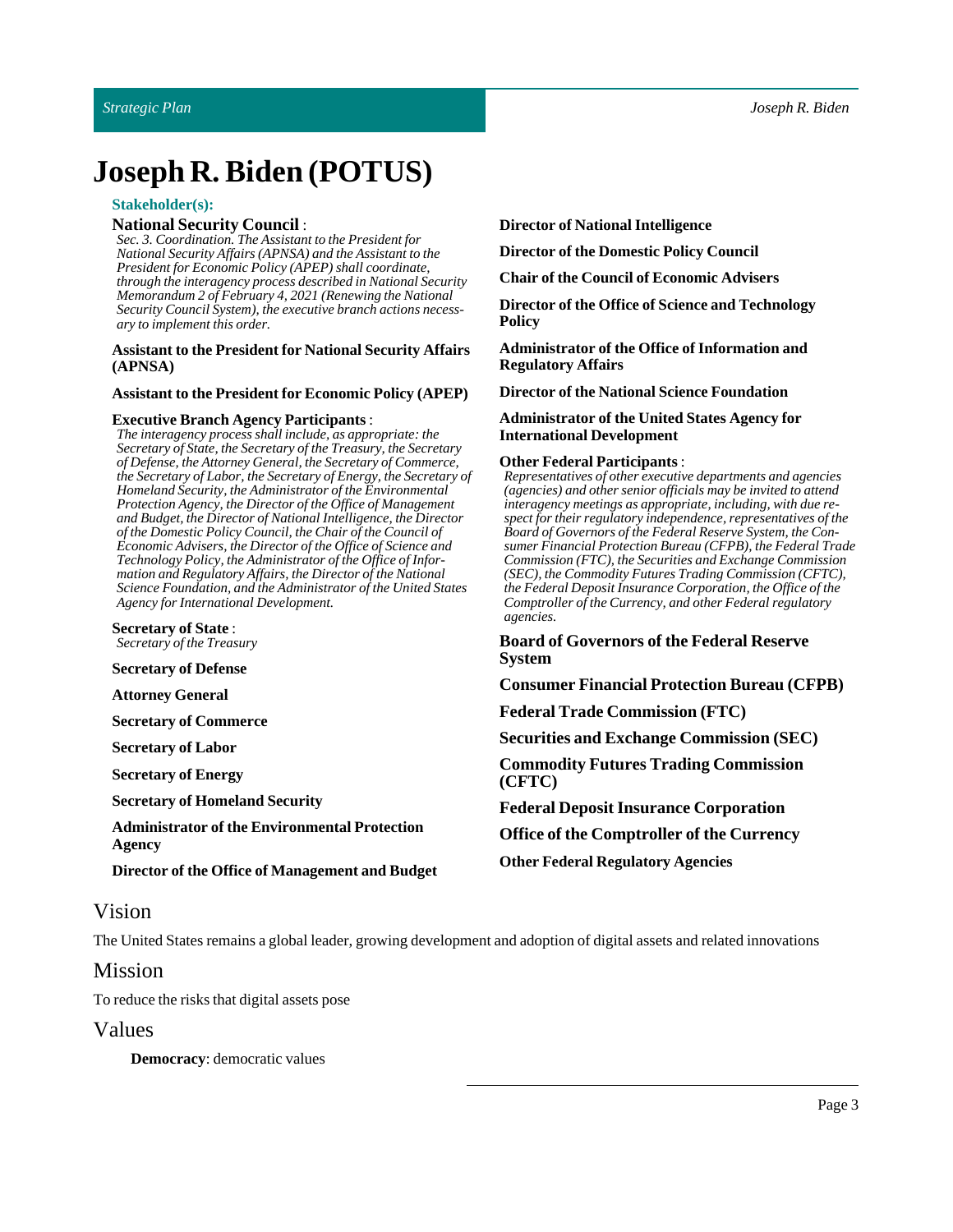# **Rule of Law**

**Privacy**

**Consumer Protection**: the protection of consumers, investors, and businesses

Interoperability: with digital platforms, legacy architecture, and international payment systems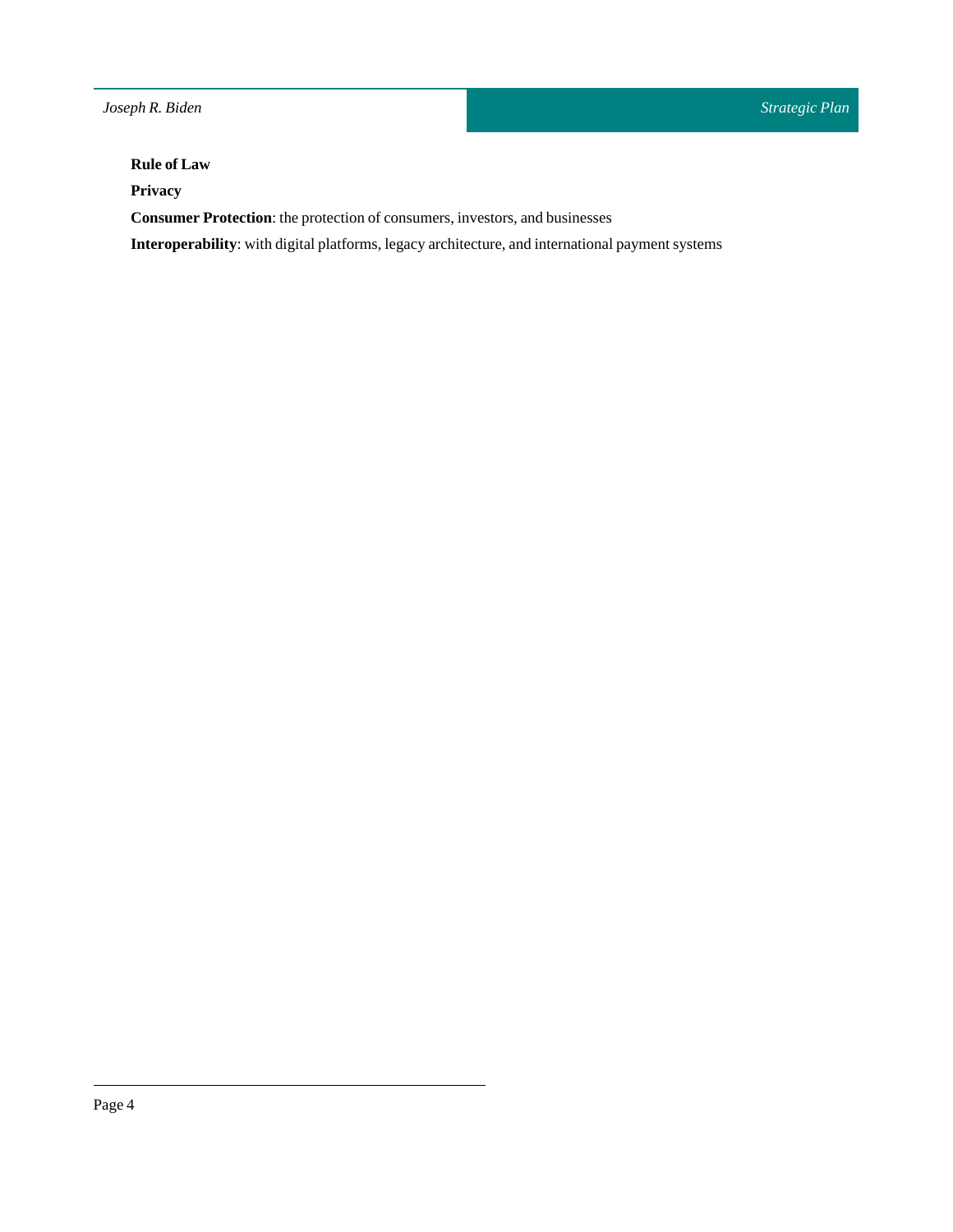# <span id="page-4-0"></span>**a. Consumers, Investors & Businesses**

*Protect consumers, investors, and businesses in the United States.*

| <b>Stakeholder(s)</b> |                   |
|-----------------------|-------------------|
| <b>United States</b>  | Investors         |
| Consumers             | <b>Businesses</b> |

(a) We must protect consumers, investors, and businesses in the United States. The unique and varied features of digital assets can pose significant financial risks to consumers, investors, and businesses if appropriate protections are not in place. In the absence of sufficient oversight and standards, firms providing digital asset services may provide inadequate protections for sensitive financial data, custodial and other arrangements relating to customer assets and funds, or disclosures of risks associated with investment. Cybersecurity and market failures at major digital asset exchanges and trading platforms have resulted in billions of dollars in losses. The United States should ensure that safeguards are in place and promote the responsible development of digital assets to protect consumers, investors, and businesses; maintain privacy; and shield against arbitrary or unlawful surveillance, which can contribute to human rights abuses.

# <span id="page-4-1"></span>Safety & Affordability

#### *Expand access to safe and affordable financial services*

Sec. 5. Measures to Protect Consumers, Investors, and Businesses. (a) The increased use of digital assets and digital asset exchanges and trading platforms may increase the risks of crimes such as fraud and theft, other statutory and regulatory violations, privacy and data breaches, unfair and abusive acts or practices, and other cyber incidents faced by consumers, investors, and businesses. The rise in use of digital assets, and differences across communities, may also present disparate financial risk to less informed market participants or exacerbate inequities. It is critical to ensure that digital assets do not pose undue risks to consumers, investors, or businesses, and to put in place protections as a part of efforts to expand access to safe and affordable financial services. (b) Consistent with the goals stated in section 5(a) of this order: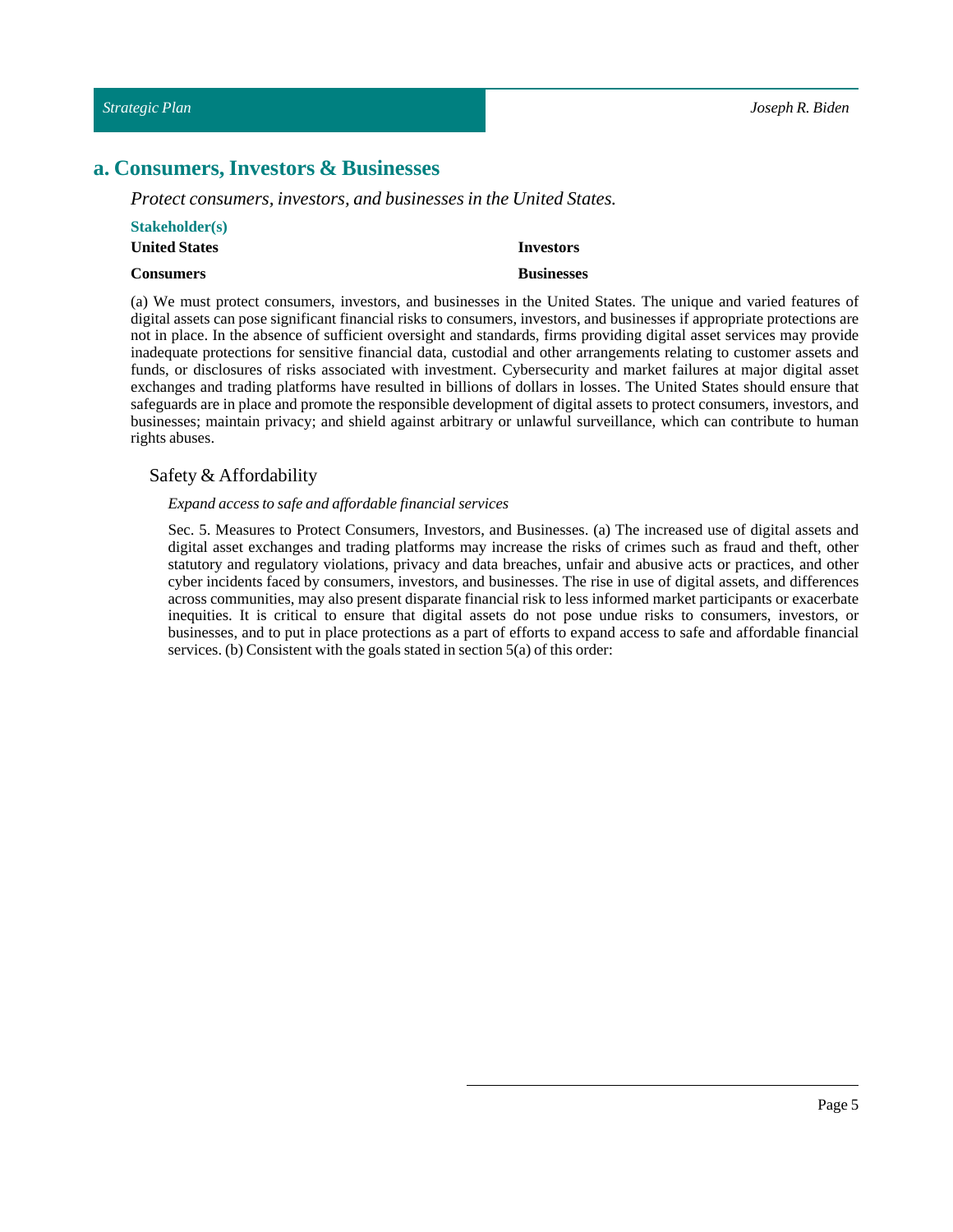# <span id="page-5-0"></span>Digital Assets, Financial Markets & Payment Systems

Report on the implications of developments and adoption of digital assets and changes in financial market and *payment system infrastructures*

(i) Within 180 days of the date of this order, the Secretary of the Treasury, in consultation with the Secretary of Labor and the heads of other relevant agencies, including, as appropriate, the heads of independent regulatory agencies such as the FTC, the SEC, the CFTC, Federal banking agencies, and the CFPB, shall submit to the President a report, or section of the report required by section 4 of this order, on the implications of developments and adoption of digital assets and changes in financial market and payment system infrastructures for United States consumers, investors, businesses, and for equitable economic growth. One section of the report shall address the conditions that would drive mass adoption of different types of digital assets and the risks and opportunities such growth might present to United States consumers, investors, and businesses, including a focus on how technological innovation may impact these efforts and with an eye toward those most vulnerable to disparate impacts. The report shall also include policy recommendations, including potential regulatory and legislative actions, as appropriate, to protect United States consumers, investors, and businesses, and support expanding access to safe and affordable financial services. The report shall be coordinated through the interagency process described in section 3 of this order.

| $\mathbf{D}$ <i>lanchonici</i> (5).                                                                                                                                |                                 |
|--------------------------------------------------------------------------------------------------------------------------------------------------------------------|---------------------------------|
| <b>Secretary of the Treasury:</b>                                                                                                                                  | <b>FTC</b>                      |
| <i>in consultation with</i>                                                                                                                                        | <b>SEC</b>                      |
| <b>Secretary of Labor</b><br><b>Other Agencies:</b><br>other relevant agencies, including, as appropriate,<br>the heads of independent regulatory agencies such as | <b>CFTC</b>                     |
|                                                                                                                                                                    | <b>Federal Banking Agencies</b> |
|                                                                                                                                                                    | CFPR                            |

### <span id="page-5-1"></span>Technical Evaluation

**Stakeholder(s):**

*Submit to the President a technical evaluation of the technological infrastructure, capacity, and expertise that would be necessary at relevant agencies to facilitate and supportthe introduction of a CBDC system*

(ii) Within 180 days of the date of this order, the Director of the Office of Science and Technology Policy and the Chief Technology Officer of the United States, in consultation with the Secretary of the Treasury, the Chairman of the Federal Reserve, and the heads of other relevant agencies, shall submit to the President a technical evaluation of the technological infrastructure, capacity, and expertise that would be necessary at relevant agencies to facilitate and support the introduction of a CBDC system should one be proposed. The evaluation should specifically address the technical risks of the various designs, including with respect to emerging and future technological developments, such as quantum computing. The evaluation should also include any reflections or recommendations on how the inclusion of digital assets in Federal processes may affect the work of the United States Government and the provision of Government services, including risks and benefits to cybersecurity, customer experience, and social–safety-net programs. The evaluation shall be coordinated through the interagency process described in section 3 of this order.

#### **Stakeholder(s):**

**Director** of the Office of Science and **Technology Policy**

**Secretary of the Treasury Chairmanof the Federal Reserve**

**Chief Technology Officer** of the United States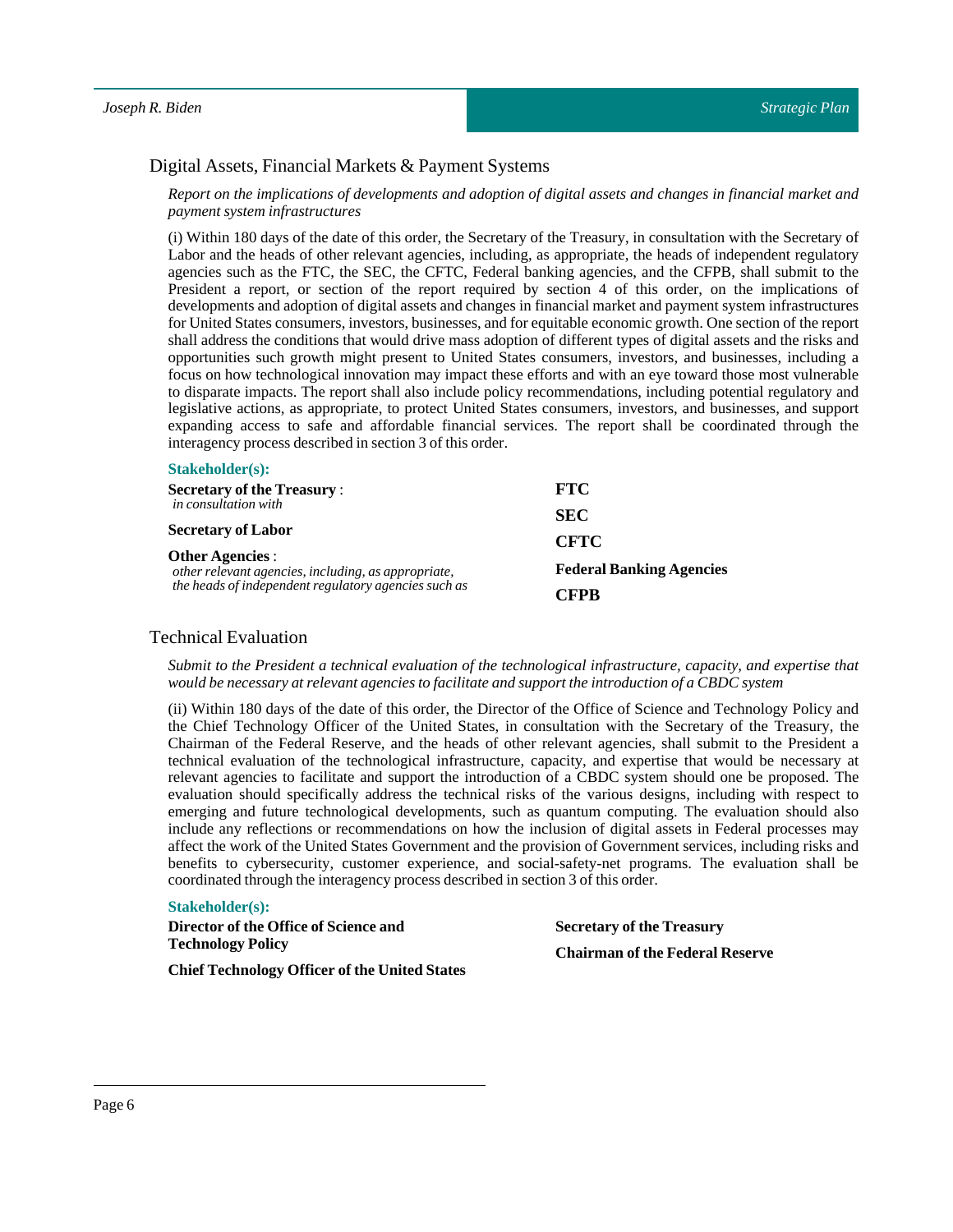# <span id="page-6-0"></span>Criminal Activity

*Submit to the President a report on the role of law enforcement agencies in detecting, investigating, and prosecuting criminal activity related to digital assets*

(iii) Within 180 days of the date of this order, the Attorney General, in consultation with the Secretary of the Treasury and the Secretary of Homeland Security, shall submit to the President a report on the role of law enforcement agencies in detecting, investigating, and prosecuting criminal activity related to digital assets. The report shall include any recommendations on regulatory or legislative actions, as appropriate.

#### **Stakeholder(s):**

**Attorney General**: *in consultation with*

#### **Secretary of the Treasury**

**Secretary of Homeland Security Law Enforcement Agencies**

# <span id="page-6-1"></span>Competition

*Consider the potential effects the growth of digital assets may have on competition policy*

(iv) The Attorney General, the Chair of the FTC, and the Director of the CFPB are each encouraged to consider what, if any, effects the growth of digital assets could have on competition policy.

**Stakeholder(s):**

**Attorney General**

**Chair of the FTC**

#### <span id="page-6-2"></span>Privacy & Consumer Protection

Consider the extent to which privacy or consumer protection measures may be used to protect users of digital *assets and whether additional measures may be needed*

(v) The Chair of the FTC and the Director of the CFPB are each encouraged to consider the extent to which privacy or consumer protection measures within their respective jurisdictions may be used to protect users of digital assets and whether additional measures may be needed.

**Stakeholder(s):**

**Chair of the FTC Director of the CFPB**

**Director of the CFPB**

# <span id="page-6-3"></span>Investor & Market Protection

Consider the extent to which investor and market protection measures may be used to address the risks of digital *assets and whether additional measures may be needed*

(vi) The Chair of the SEC, the Chairman of the CFTC, the Chairman of the Federal Reserve, the Chairperson of the Board of Directors of the Federal Deposit Insurance Corporation, and the Comptroller of the Currency are each encouraged to consider the extent to which investor and market protection measures within their respective jurisdictions may be used to address the risks of digital assets and whether additional measures may be needed.

**Stakeholder(s):**

**Chair of theSEC**

**Chairmanof the CFTC**

**Chairmanof the Federal Reserve**

**Chairpersonof the Boardof Directors of the Federal Deposit Insurance Corporation**

**Comptroller of the Currency**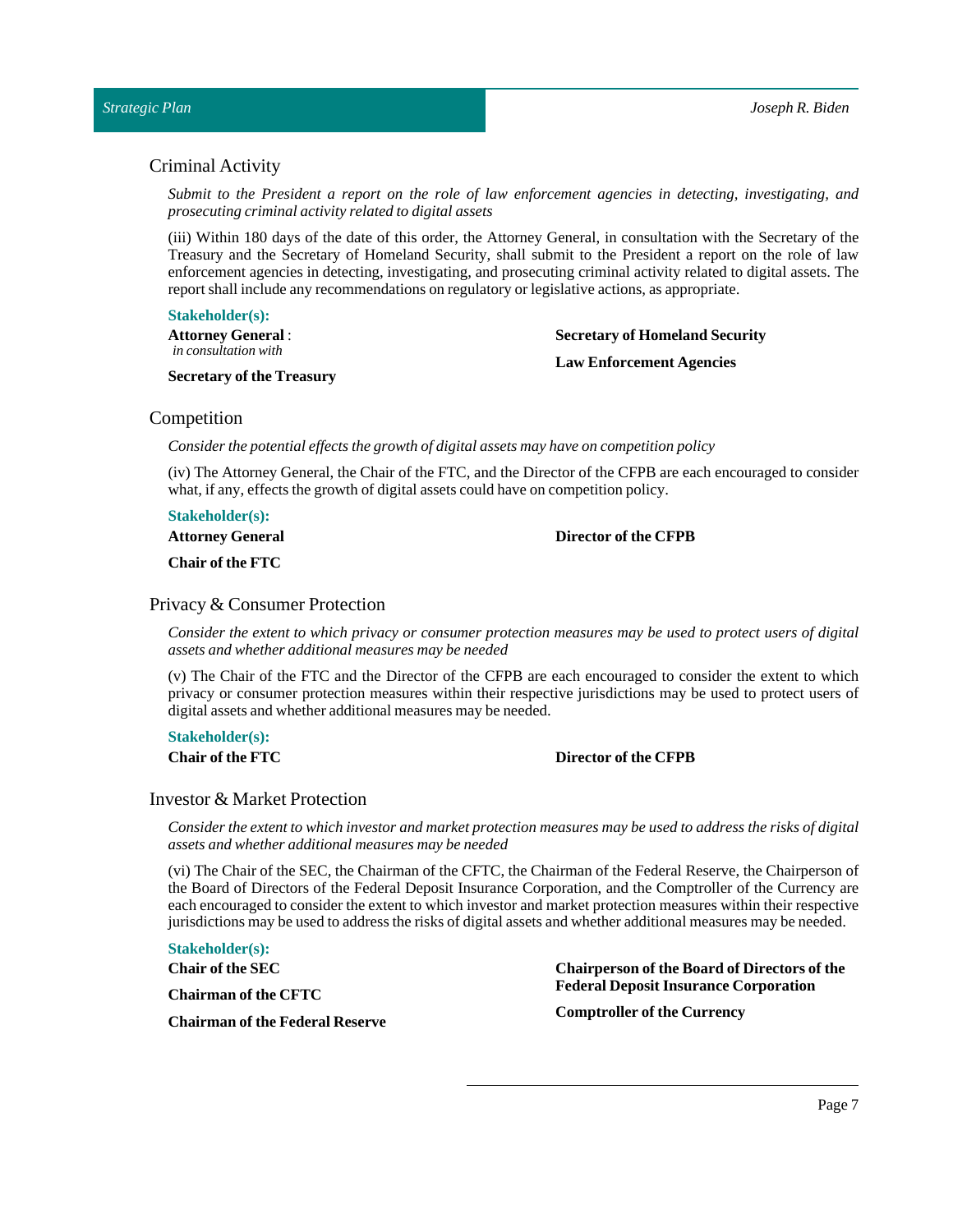# <span id="page-7-0"></span>Energy, Economics, Climate & Environment

*Submit a report to the President on the connections between distributed ledger technology and economic and energy transitions, climate change, and impacts the environment*

(vii) Within 180 days of the date of this order, the Director of the Office of Science and Technology Policy, in consultation with the Secretary of the Treasury, the Secretary of Energy, the Administrator of the Environmental Protection Agency, the Chair of the Council of Economic Advisers, the Assistant to the President and National Climate Advisor, and the heads of other relevant agencies, shall submit a report to the President on the connections between distributed ledger technology and short-, medium-, and long-term economic and energy transitions; the potential for these technologies to impede or advance efforts to tackle climate change at home and abroad; and the impacts these technologies have on the environment. This report shall be coordinated through the interagency process described in section 3 of this order. The report should also address the effect of cryptocurrencies' consensus mechanisms on energy usage, including research into potential mitigating measures and alternative mechanisms of consensus and the design tradeoffs those may entail. The report should specifically address: (A) potential uses of blockchain that could support monitoring or mitigating technologies to climate impacts, such as exchanging of liabilities for greenhouse gas emissions, water, and other natural or environmental assets; and (B) implications for energy policy, including as it relates to grid management and reliability, energy efficiency incentives and standards, and sources of energy supply.

#### **Stakeholder(s):**

| Director of the Office of Science and | <b>Administrator of the Environmental</b>        |
|---------------------------------------|--------------------------------------------------|
| <b>Technology Policy:</b>             | <b>Protection Agency</b>                         |
| <i>in consultation with</i>           | <b>Chair of the Council of Economic Advisers</b> |
| <b>Secretary of the Treasury</b>      | <b>Assistant to the President and National</b>   |
| <b>Secretary of Energy</b>            | <b>Climate Advisor</b>                           |

#### <span id="page-7-1"></span>Knowledge Gaps

*Address any knowledge gaps identified in the report described in section 5(b)(vii) ofthis order*

(viii) Within 1 year of submission of the report described in section 5(b)(vii) of this order, the Director of the Office of Science and Technology Policy, in consultation with the Secretary of the Treasury, the Secretary of Energy, the Administrator of the Environmental Protection Agency, the Chair of the Council of Economic Advisers, and the heads of other relevant agencies, shall update the report described in section 5(b)(vii) of this order, including to address any knowledge gaps identified in such report.

#### **Stakeholder(s):**

**Director** of the Office of Science and **Technology Policy** : *in consultation with*

**Secretary of the Treasury**

**Secretary of Energy Administrator of the Environmental Protection Agency**

**Chair of the Council of Economic Advisers**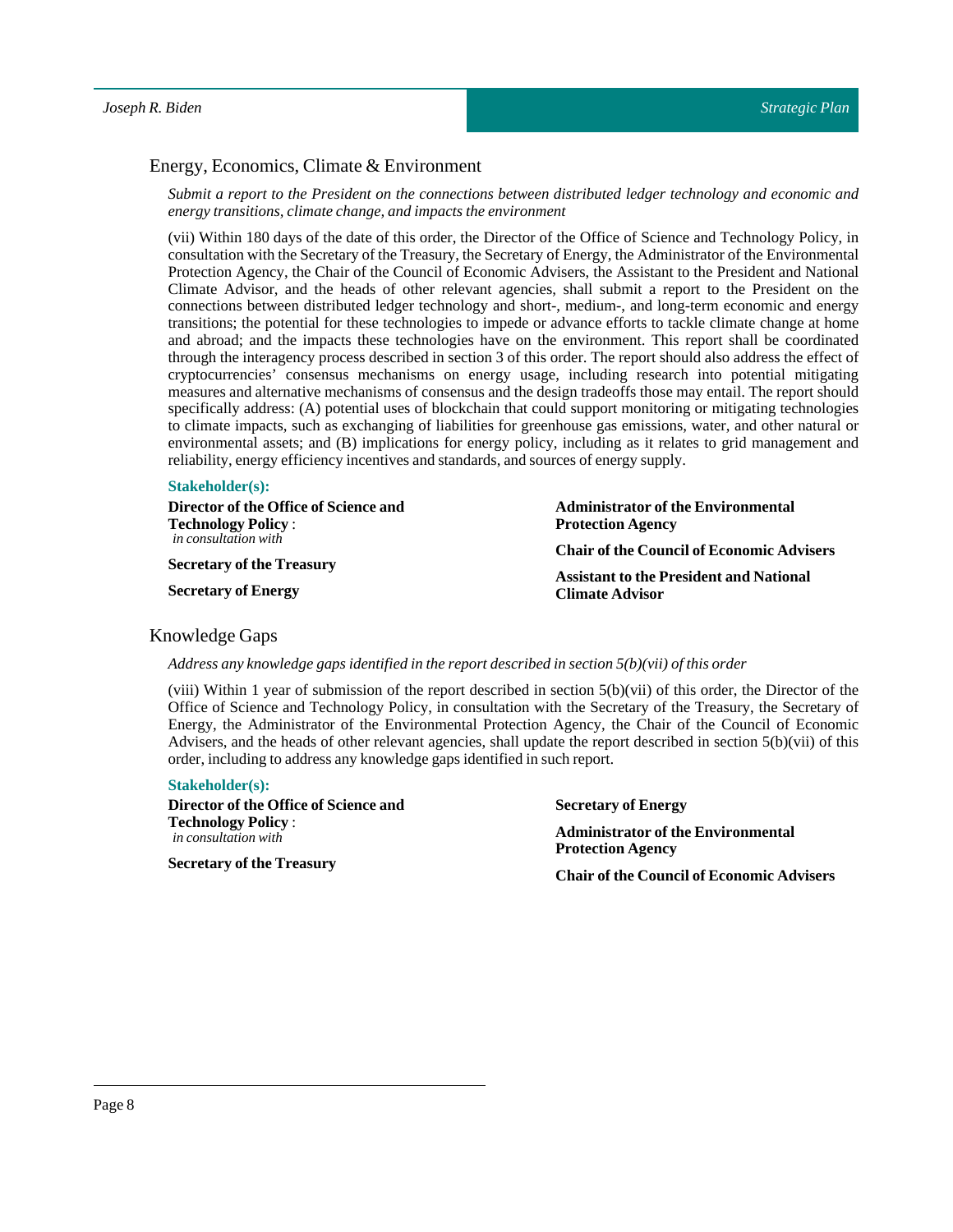# <span id="page-8-0"></span>**b. Financial Stability**

*Protect United States and global financial stability and mitigate systemic risk.*

| <b>Stakeholder(s)</b>          |                                        |
|--------------------------------|----------------------------------------|
| <b>Digital Asset Issuers</b>   | <b>Digital Asset Trading Platforms</b> |
| <b>Digital Asset Exchanges</b> | <b>Digital Asset Intermediaries</b>    |

(b) We must protect United States and global financial stability and mitigate systemic risk. Some digital asset trading platforms and service providers have grown rapidly in size and complexity and may not be subject to or in compliance with appropriate regulations or supervision. Digital asset issuers, exchanges and trading platforms, and intermediaries whose activities may increase risks to financial stability, should, as appropriate, be subject to and in compliance with regulatory and supervisory standards that govern traditional market infrastructures and financial firms, in line with the general principle of "same business, same risks, same rules." The new and unique uses and functions that digital assets can facilitate may create additional economic and financial risks requiring an evolution to a regulatory approach that adequately addresses those risks.

#### <span id="page-8-1"></span>Risks

Assess and take steps to address risks that digital assets pose to financial stability and financial market integrity

Sec. 6. Actions to Promote Financial Stability, Mitigate Systemic Risk, and Strengthen Market Integrity. (a) Financial regulators — including the SEC, the CFTC, and the CFPB and Federal banking agencies — play critical roles in establishing and overseeing protections across the financial system that safeguard its integrity and promote its stability. Since 2017, the Secretary of the Treasury has convened the Financial Stability Oversight Council (FSOC) to assess the financial stability risks and regulatory gaps posed by the ongoing adoption of digital assets. The United States must assess and take steps to address risks that digital assets pose to financial stability and financial market integrity.

# <span id="page-8-2"></span>Report & Recommendations

#### Produce a report outlining the specific financial stability risks and regulatory gaps posed by various types of *digital assets and providing recommendations to address such risks*

(b) Within 210 days of the date of this order, the Secretary of the Treasury should convene the FSOC and produce a report outlining the specific financial stability risks and regulatory gaps posed by various types of digital assets and providing recommendations to address such risks. As the Secretary of the Treasury and the FSOC deem appropriate, the report should consider the particular features of various types of digital assets and include recommendations that address the identified financial stability risks posed by these digital assets, including any proposals for additional or adjusted regulation and supervision as well as for new legislation. The report should take account of the prior analyses and assessments of the FSOC, agencies, and the President's Working Group on Financial Markets, including the ongoing work of the Federal banking agencies, as appropriate.

#### **Stakeholder(s):**

**Secretary of the Treasury FSOC**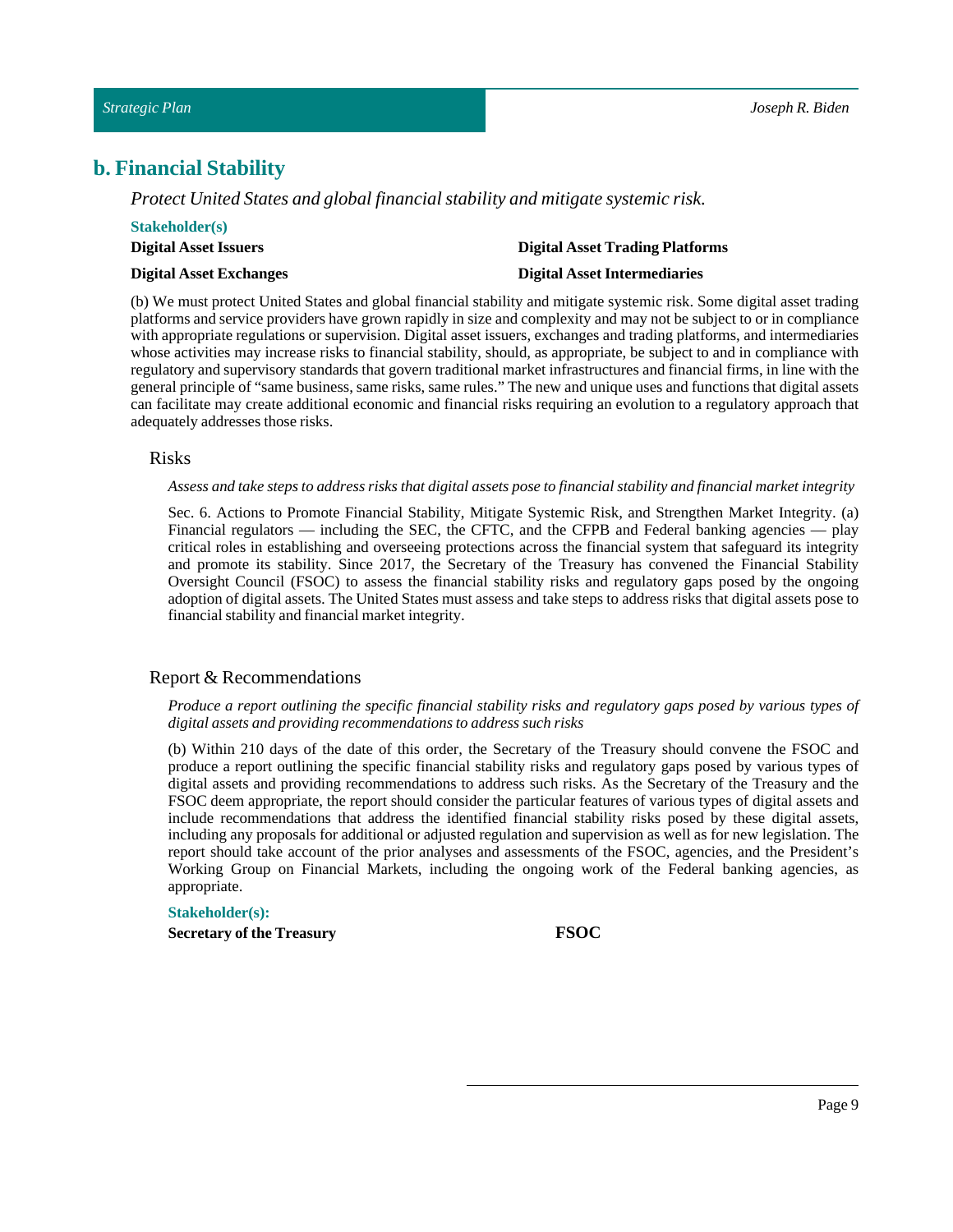# <span id="page-9-0"></span>**c. Risks**

# *Mitigate the illicit finance and national security risks posed by misuse of digital assets.*

#### **Stakeholder(s) Financial Action Task Force**

(c) We must mitigate the illicit finance and national security risks posed by misuse of digital assets. Digital assets may pose significant illicit finance risks, including money laundering, cybercrime and ransomware, narcotics and human trafficking, and terrorism and proliferation financing. Digital assets may also be used as a tool to circumvent United States and foreign financial sanctions regimes and other tools and authorities. Further, while the United States has been a leader in setting international standards for the regulation and supervision of digital assets for anti-money laundering and countering the financing of terrorism (AML/CFT), poor or nonexistent implementation of those standards in some jurisdictions abroad can present significant illicit financing risks for the United States and global financial systems. Illicit actors, including the perpetrators of ransomware incidents and other cybercrime, often launder and cash out of their illicit proceeds using digital asset service providers in jurisdictions that have not yet effectively implemented the international standards set by the inter-governmental Financial Action Task Force (FATF). The continued availability of service providers in jurisdictions where international AML/CFT standards are not effectively implemented enables financial activity without illicit finance controls. Growth in decentralized financial ecosystems, peer-to-peer payment activity, and obscured blockchain ledgers without controls to mitigate illicit finance could also present additional market and national security risks in the future. The United States must ensure appropriate controls and accountability for current and future digital assets systems to promote high standards for transparency, privacy, and security — including through regulatory, governance, and technological measures that counter illicit activities and preserve or enhance the efficacy of our national security tools. When digital assets are abused or used in illicit ways, or undermine national security, it is in the national interest to take actions to mitigate these illicit finance and national security risks through regulation, oversight, law enforcement action, or use of other United States Government authorities.

# <span id="page-9-1"></span>Mitigation

#### *Explore opportunities to mitigate these risks through regulation, supervision, public‑private engagement, oversight, and law enforcement*

Sec. 7. Actions to Limit Illicit Finance and Associated National Security Risks. (a) Digital assets have facilitated sophisticated cybercrime–related financial networks and activity, including through ransomware activity. The growing use of digital assets in financial activity heightens risks of crimes such as money laundering, terrorist and proliferation financing, fraud and theft schemes, and corruption. These illicit activities highlight the need for ongoing scrutiny of the use of digital assets, the extent to which technological innovation may impact such activities, and exploration of opportunities to mitigate these risks through regulation, supervision, public‑private engagement, oversight, and law enforcement.

# <span id="page-9-2"></span>Additional Views

#### *Submitto the President additional views on illicitfinance risks posed by digital assets*

(b) Within 90 days of submission to the Congress of the National Strategy for Combating Terrorist and Other Illicit Financing, the Secretary of the Treasury, the Secretary of State, the Attorney General, the Secretary of Commerce, the Secretary of Homeland Security, the Director of the Office of Management and Budget, the Director of National Intelligence, and the heads of other relevant agencies may each submit to the President supplemental annexes, which may be classified or unclassified, to the Strategy offering additional views on illicit finance risks posed by digital assets, including cryptocurrencies, stablecoins, CBDCs, and trends in the use of digital assets by illicit actors.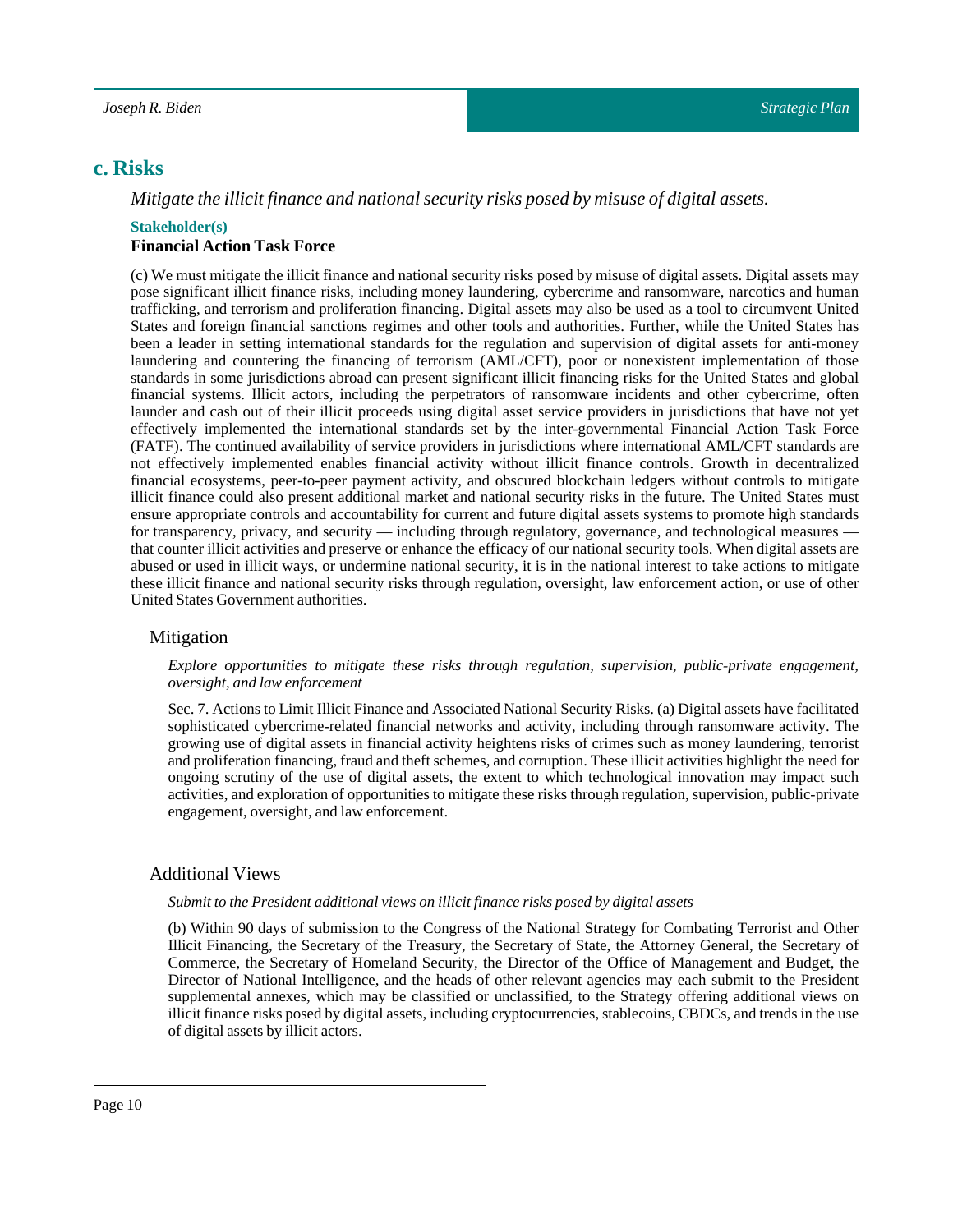**Director of the Office of Management and**

**Director of National Intelligence**

| <b>Stakeholder(s):</b>           |                                          |
|----------------------------------|------------------------------------------|
| <b>Secretary of the Treasury</b> | <b>Secretary of Homeland Security</b>    |
| <b>Secretary of State</b>        | Director of the Office of Management and |
| <b>Attorney General</b>          | <b>Budget</b>                            |
| <b>Secretary of Commerce</b>     | <b>Director of National Intelligence</b> |

### <span id="page-10-0"></span>Action Plan

*Develop an action plan for mitigating digital‑asset-related illicitfinance and national security risks*

(c) Within 120 days of submission to the Congress of the National Strategy for Combating Terrorist and Other Illicit Financing, the Secretary of the Treasury, in consultation with the Secretary of State, the Attorney General, the Secretary of Commerce, the Secretary of Homeland Security, the Director of the Office of Management and Budget, the Director of National Intelligence, and the heads of other relevant agencies shall develop a coordinated action plan based on the Strategy's conclusions for mitigating the digital‑asset-related illicit finance and national security risks addressed in the updated strategy. This action plan shall be coordinated through the interagency process described in section 3 of this order. The action plan shall address the role of law enforcement and measures to increase financial services providers' compliance with AML/CFT obligations related to digital asset activities.

**Budget**

#### **Stakeholder(s):**

**Secretary of the Treasury** : *in consultation with*

**Secretary** of State

**Attorney General**

**Secretary of Commerce**

**Secretary of Homeland Security** 

#### <span id="page-10-1"></span>Rulemakings

#### *Notify the relevant agencies on any rulemakings to address digital assetillicitfinance risks*

d) Within 120 days following completion of all of the following reports — the National Money Laundering Risk Assessment; the National Terrorist Financing Risk Assessment; the National Proliferation Financing Risk Assessment; and the updated National Strategy for Combating Terrorist and Other Illicit Financing — the Secretary of the Treasury shall notify the relevant agencies through the interagency process described in section 3 of this order on any pending, proposed, or prospective rulemakings to address digital asset illicit finance risks. The Secretary of the Treasury shall consult with and consider the perspectives of relevant agencies in evaluating opportunities to mitigate such risks through regulation.

# **Stakeholder(s):**

**Secretary of the Treasury**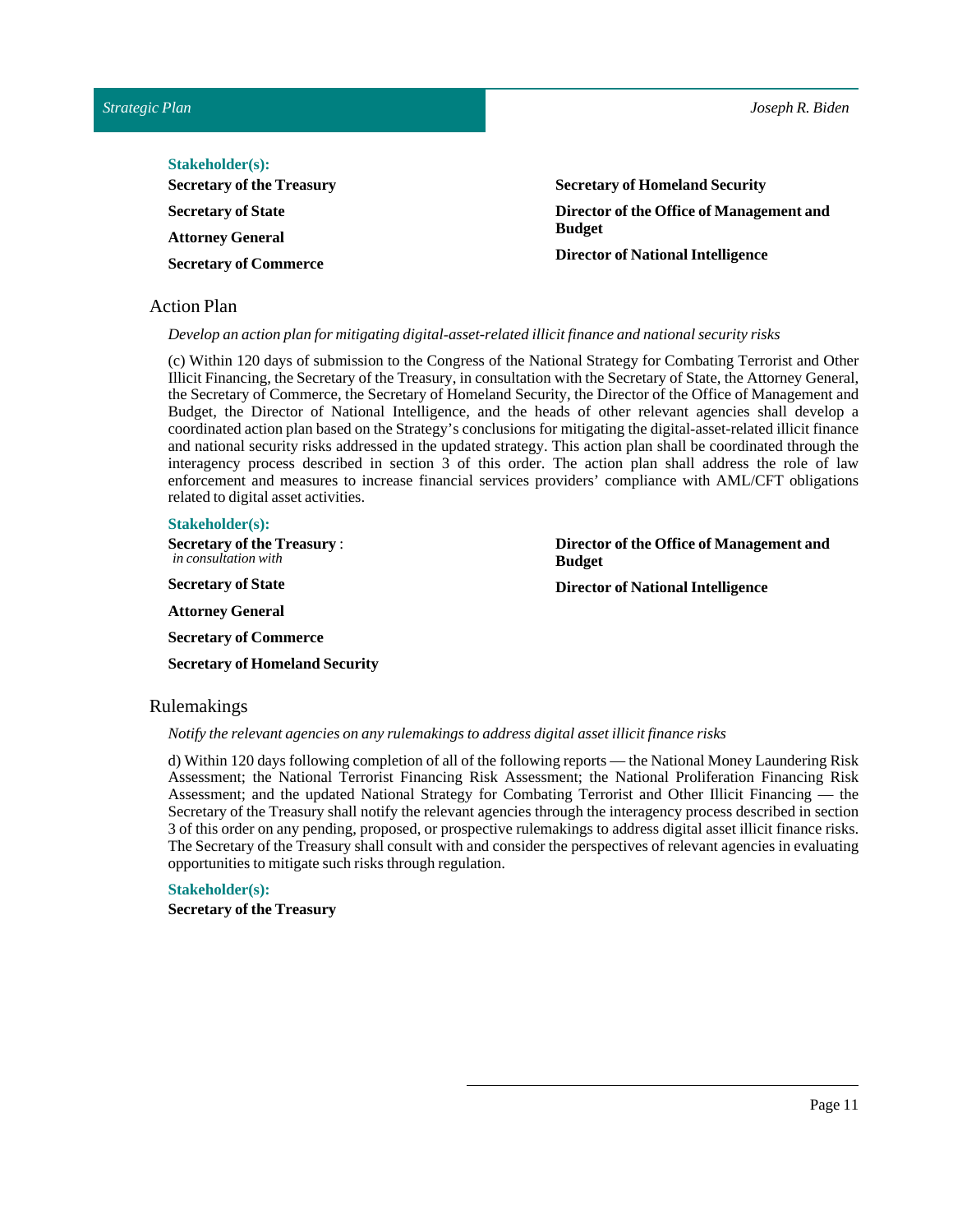# <span id="page-11-0"></span>**d. Financial System & Competitiveness**

*Reinforce United States leadership in the global financial system and in technological and economic competitiveness.*

#### **Stakeholder(s)**

#### **UnitedStates Central Bank**:

*Sec. 4. Policy and Actions Related to United States Central Bank Digital Currencies. (a) The policy of my Administration on a United States CBDC is as follows:*

(d) We must reinforce United States leadership in the global financial system and in technological and economic competitiveness, including through the responsible development of payment innovations and digital assets. The United States has an interest in ensuring that it remains at the forefront of responsible development and design of digital assets and the technology that underpins new forms of payments and capital flows in the international financial system, particularly in setting standards that promote: democratic values; the rule of law; privacy; the protection of consumers, investors, and businesses; and interoperability with digital platforms, legacy architecture, and international payment systems. The United States derives significant economic and national security benefits from the central role that the United States dollar and United States financial institutions and markets play in the global financial system. Continued United States leadership in the global financial system will sustain United States financial power and promote United States economic interests.

#### <span id="page-11-1"></span>Digital Currencies

#### *Prioritize research and development efforts into the potential design and deployment options of a United States CBDC*

(i) Sovereign money is at the core of a well-functioning financial system, macroeconomic stabilization policies, and economic growth. My Administration places the highest urgency on research and development efforts into the potential design and deployment options of a United States CBDC. These efforts should include assessments of possible benefits and risks for consumers, investors, and businesses; financial stability and systemic risk; payment systems; national security; the ability to exercise human rights; financial inclusion and equity; and the actions required to launch a United States CBDC if doing so is deemed to be in the national interest.

#### <span id="page-11-2"></span>Transactions

#### *Support efficient and low-costtransactions*

(iii) A United States CBDC may have the potential to support efficient and low-cost transactions, particularly for cross‑border funds transfers and payments, and to foster greater access to the financial system, with fewer of the risks posed by private sector-administered digital assets. A United States CBDC that is interoperable with CBDCs issued by other monetary authorities could facilitate faster and lower-cost cross-border payments and potentially boost economic growth, support the continued centrality of the United States within the international financial system, and help to protect the unique role that the dollar plays in global finance. There are also, however, potential risks and downsides to consider. We should prioritize timely assessments of potential benefits and risks under various designs to ensure that the United States remains a leader in the international financial system.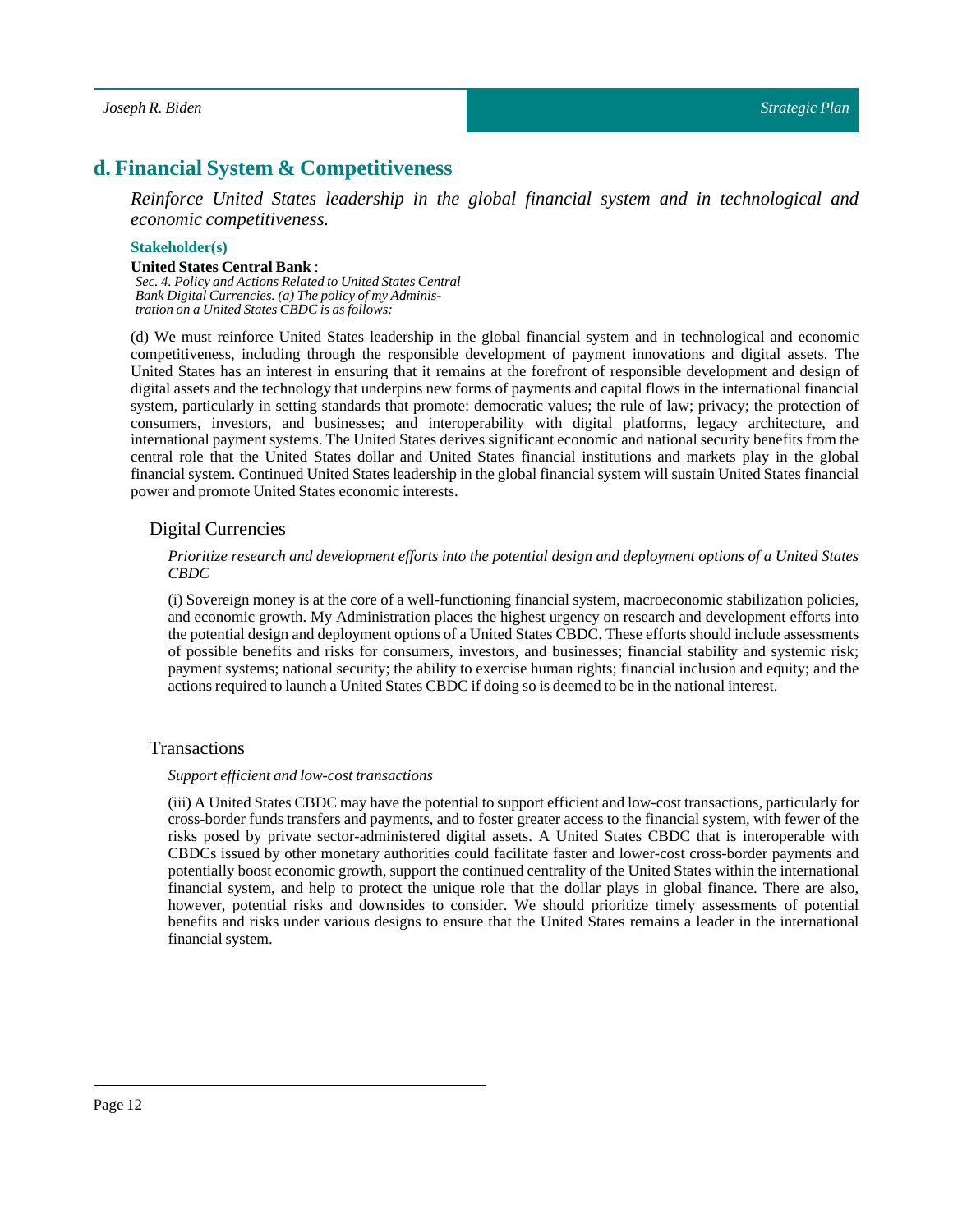#### <span id="page-12-0"></span>Report

*Submitto the President a report on the future of money and payment systems*

(b) Within 180 days of the date of this order, the Secretary of the Treasury, in consultation with the Secretary of State, the Attorney General, the Secretary of Commerce, the Secretary of Homeland Security, the Director of the Office of Management and Budget, the Director of National Intelligence, and the heads of other relevant agencies, shall submit to the President a report on the future of money and payment systems, including the conditions that drive broad adoption of digital assets; the extent to which technological innovation may influence these outcomes; and the implications for the United States financial system, the modernization of and changes to payment systems, economic growth, financial inclusion, and national security. This report shall be coordinated through the interagency process described in section 3 of this order. Based on the potential United States CBDC design options, this report shall include an analysis of: (i) the potential implications of a United States CBDC, based on the possible design choices, for national interests, including implications for economic growth and stability; (ii) the potentialimplications a United States CBDC might have on financial inclusion; (iii) the potential relationship between a CBDC and private sector-administered digital assets; (iv) the future of sovereign and privately produced money globally and implications for our financial system and democracy; (v) the extent to which foreign CBDCs could displace existing currencies and alter the payment system in ways that could undermine United States financial centrality; (vi) the potential implications for national security and financial crime, including an analysis of illicit financing risks, sanctions risks, other law enforcement and national security interests, and implications for human rights; and (vii) an assessment of the effects that the growth of foreign CBDCs may have on United States interests generally.

#### **Stakeholder(s):**

**Secretary of the Treasury** : *in consultation with [the following officials]*

**Secretary** of State

**Attorney General**

**Secretary of Commerce Secretary of Homeland Security**  **Director of the Office of Management and Budget**

**Director of National Intelligence**

# <span id="page-12-1"></span>Payment Systems

Research and report on the extent to which CBDCs could improve the efficiency and reduce the costs of existing *and future payments systems*

(c) The Chairman of the Board of Governors of the Federal Reserve System (Chairman of the Federal Reserve) is encouraged to continue to research and report on the extent to which CBDCs could improve the efficiency and reduce the costs of existing and future payments systems, to continue to assess the optimal form of a United States CBDC, and to develop a strategic plan for Federal Reserve and broader United States Government action, as appropriate, that evaluates the necessary steps and requirements for the potential implementation and launch of a United States CBDC. The Chairman of the Federal Reserve is also encouraged to evaluate the extent to which a United States CBDC, based on the potential design options, could enhance or impede the ability of monetary policy to function effectively as a critical macroeconomic stabilization tool.

#### **Stakeholder(s):**

**Chairmanof the Federal Reserve**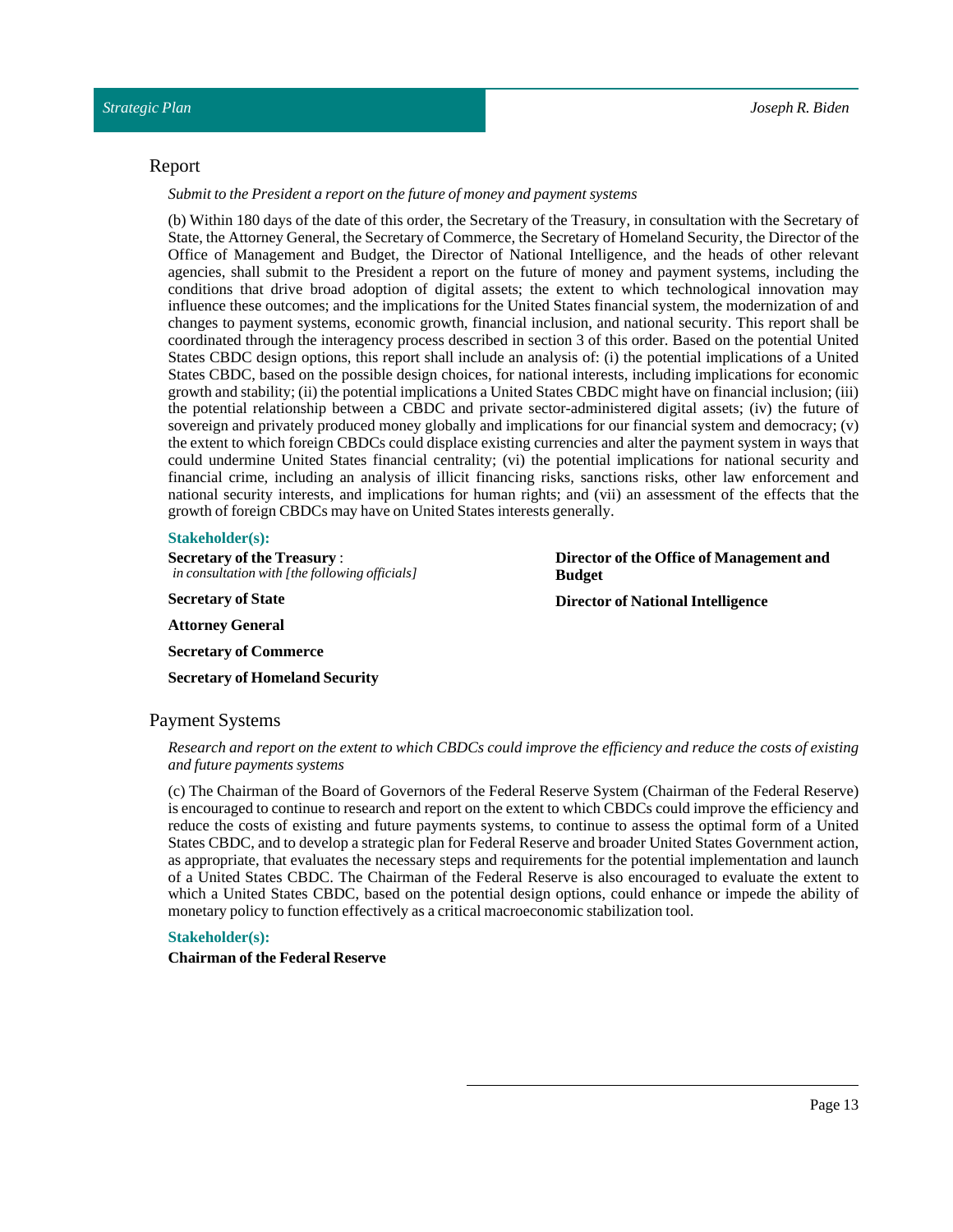# <span id="page-13-0"></span>Legislation

*Assess the need for legislative changes and submit a proposal*

(d) The Attorney General, in consultation with the Secretary of the Treasury and the Chairman of the Federal Reserve, shall: (i) within 180 days of the date of this order, provide to the President through the APNSA and APEP an assessment of whether legislative changes would be necessary to issue a United States CBDC, should it be deemed appropriate and in the national interest; and (ii) within 210 days of the date of this order, provide to the President through the APNSA and the APEP a corresponding legislative proposal, based on consideration of the report submitted by the Secretary of the Treasury under section 4(b) of this order and any materials developed by the Chairman of the Federal Reserve consistent with section  $4(c)$  of this order.

### **Stakeholder(s):**

**Attorney General**

# **Chairmanof the Federal Reserve**

**Secretary of the Treasury**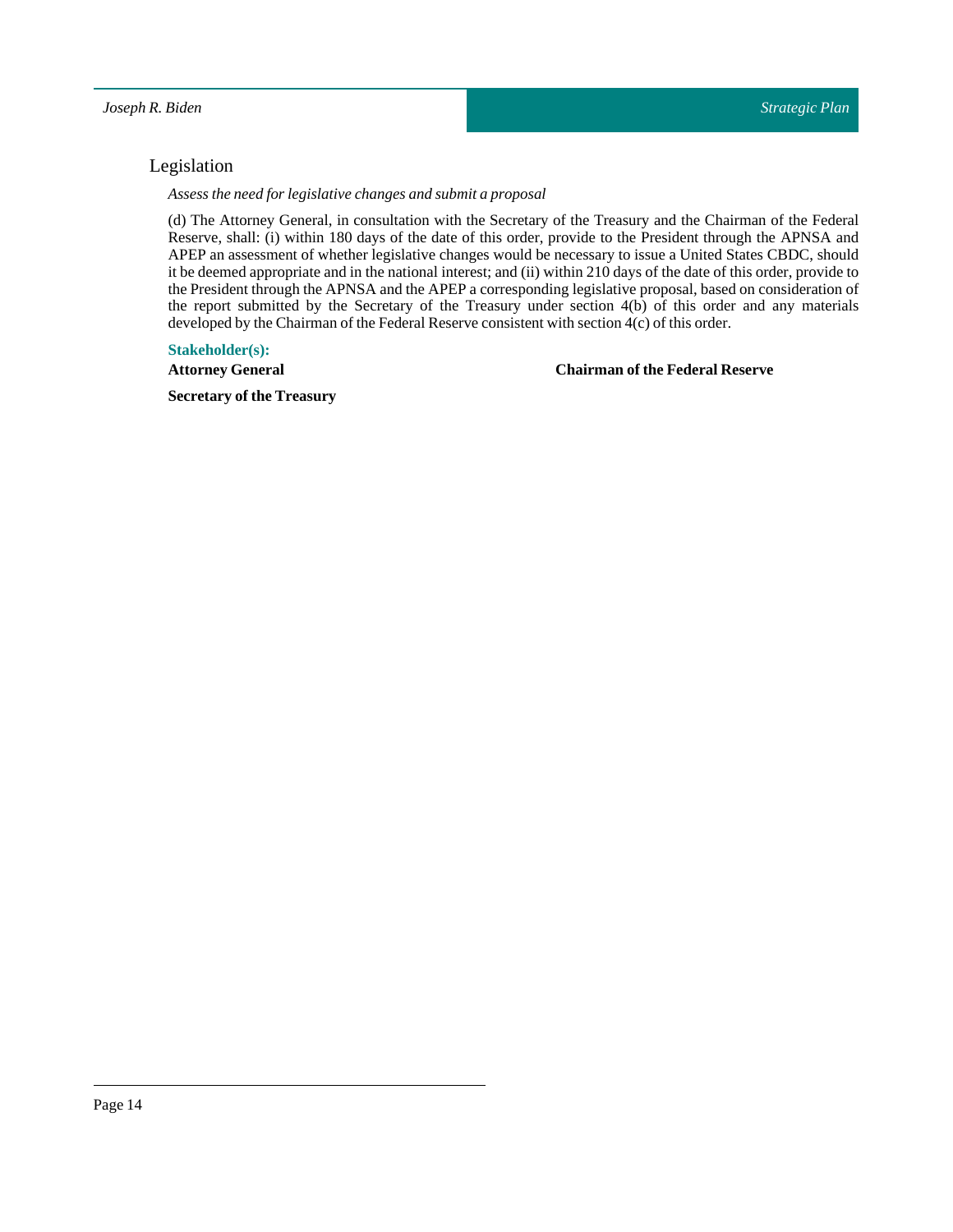# <span id="page-14-0"></span>**e. Financial Services**

*Promote access to safe and affordable financial services.*

(e) We must promote access to safe and affordable financial services. Many Americans are underbanked and the costs of cross-border money transfers and payments are high. The United States has a strong interest in promoting responsible innovation that expands equitable access to financial services, particularly for those Americans underserved by the traditional banking system, including by making investments and domestic and cross-border funds transfers and payments cheaper, faster, and safer, and by promoting greater and more cost-efficient access to financial products and services. The United States also has an interest in ensuring that the benefits of financial innovation are enjoyed equitably by all Americans and that any disparate impacts of financial innovation are mitigated.

### <span id="page-14-1"></span>Investments, Payments & Transfers

*Make investments and domestic and cross-border funds transfers and payments cheaper,faster, and safer*

# <span id="page-14-2"></span>Access

*Promote greater and more cost-efficient access to financial products and services*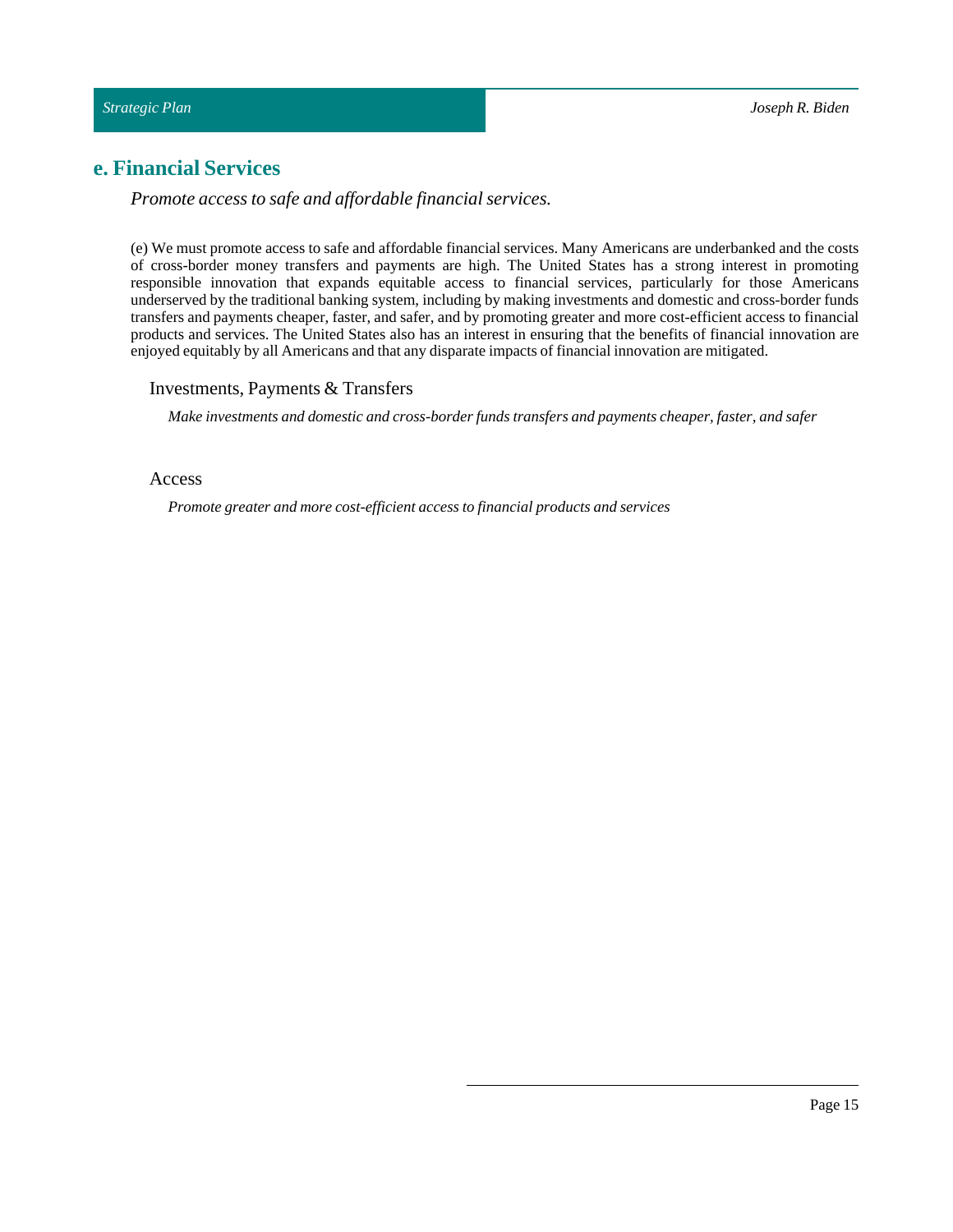# <span id="page-15-0"></span>**f. Digital Assets**

*Support technological advances that promote responsible development and use of digital assets.*

(f) We must support technological advances that promote responsible development and use of digital assets. The technological architecture of different digital assets has substantial implications for privacy, national security, the operational security and resilience of financial systems, climate change, the ability to exercise human rights, and other national goals. The United States has an interest in ensuring that digital asset technologies and the digital payments ecosystem are developed, designed, and implemented in a responsible manner that includes privacy and security in their architecture, integrates features and controls that defend against illicit exploitation, and reduces negative climate impacts and environmental pollution, as may result from some cryptocurrency mining.

# <span id="page-15-1"></span>Privacy & Security

*Include privacy and security in the architecture of digital assettechnologies and the digital payments ecosystem*

# <span id="page-15-2"></span>Illicit Exploitation

*Integrate features and controls that defend againstillicit exploitation*

# <span id="page-15-3"></span>Pollution & Climate Change

*Reduces negative climate impacts and environmental pollution*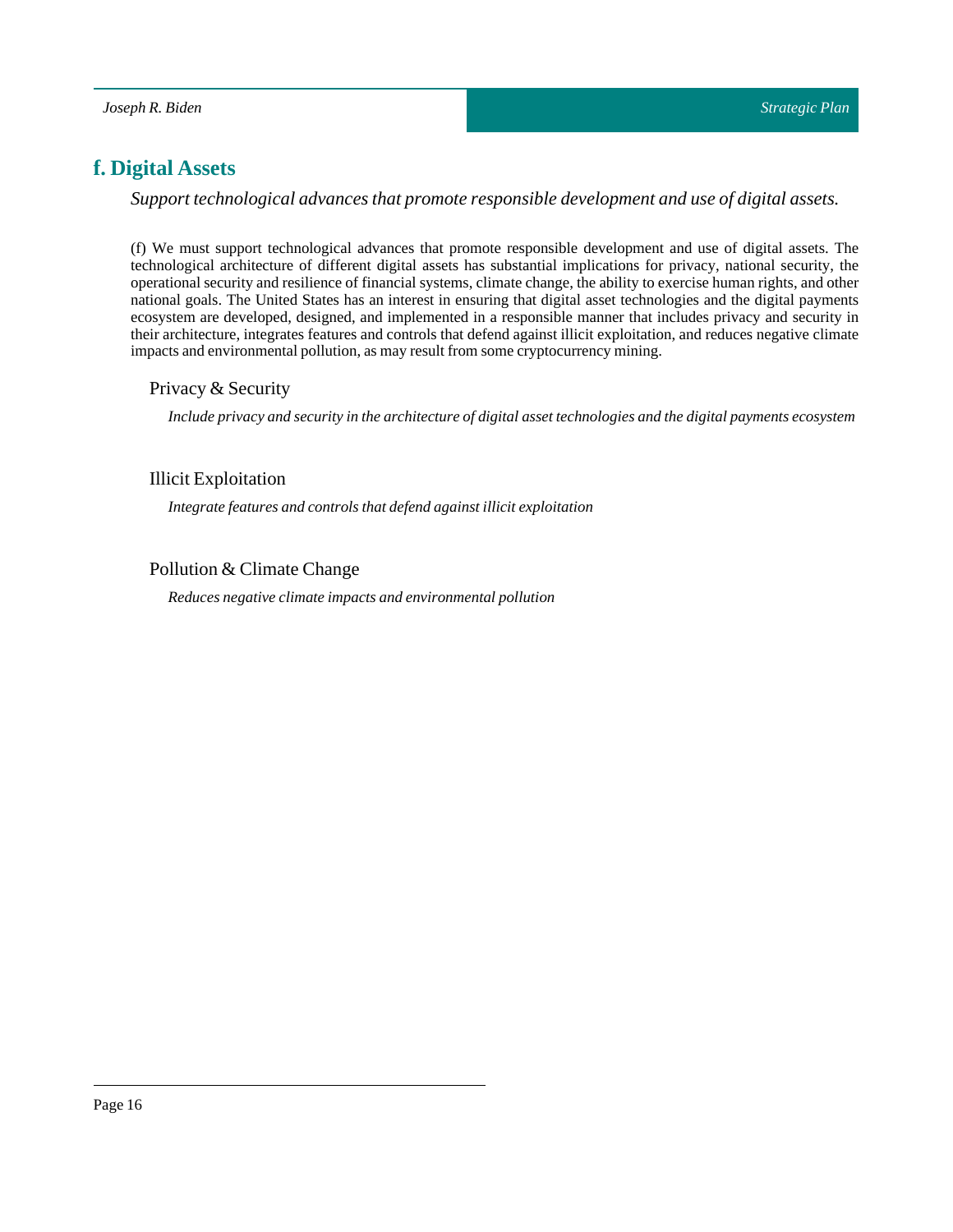# <span id="page-16-0"></span>**Policy & Actions**

*Foster international cooperation and United States competitiveness*

<span id="page-16-1"></span>Sec. 8. Policy and Actions Related to Fostering International Cooperation and United States Competitiveness. (a) The policy of my Administration on fostering international cooperation and United States competitiveness with respect to digital assets and financial innovation is as follows:

#### Regulatory Standards

#### *Maintain high regulatory standards and a level playing field*

(i) Technology-driven financial innovation is frequently cross-border and therefore requires international cooperation among public authorities. This cooperation is critical to maintaining high regulatory standards and a level playing field. Uneven regulation, supervision, and compliance across jurisdictions creates opportunities for arbitrage and raises risks to financial stability and the protection of consumers, investors, businesses, and markets. Inadequate AML/CFT regulation, supervision, and enforcement by other countries challenges the ability of the United States to investigate illicit digital asset transaction flows that frequently jump overseas, as is often the case in ransomware payments and other cybercrime-related money laundering. There must also be cooperation to reduce inefficiencies in international funds transfer and payment systems.

# <span id="page-16-2"></span>Technical Standards

#### *Work with international partners on standards for the development and appropriate interoperability of digital payment architectures and CBDCs*

(ii) The United States Government has been active in international fora and through bilateral partnerships on many of these issues and has a robust agenda to continue this work in the coming years. While the United States held the position of President of the FATF, the United States led the group in developing and adopting the first international standards on digital assets. The United States must continue to work with international partners on standards for the development and appropriate interoperability of digital payment architectures and CBDCs to reduce payment inefficiencies and ensure that any new funds transfer and payment systems are consistent with United States values and legal requirements.

**Stakeholder(s): FATF**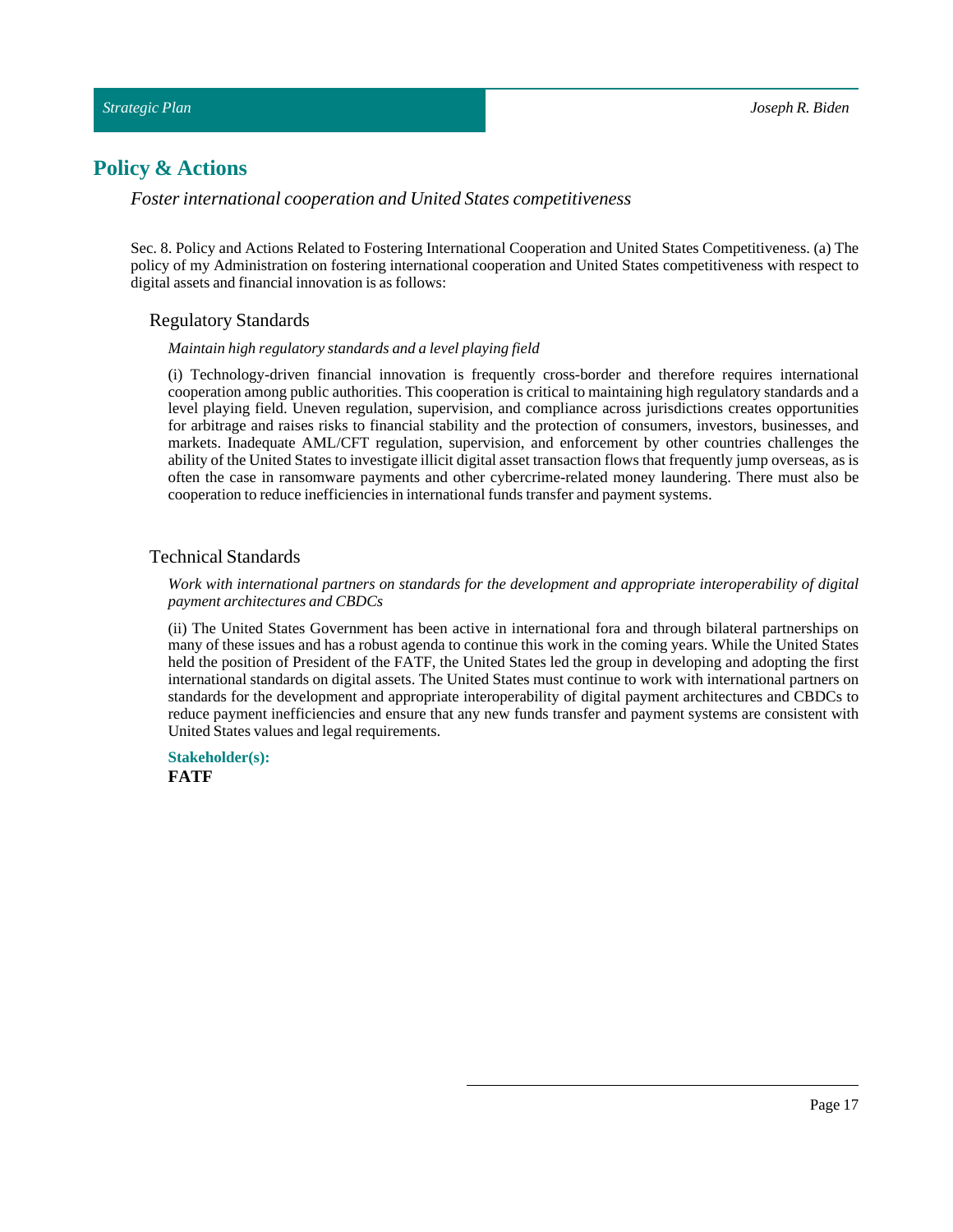# <span id="page-17-0"></span>CBDC

Ground any CBDC in transparency, the rule of law, and sound economic governance, as well as the promotion *of competition and innovation*

(iii) While the United States held the position of President of the 2020 G7, the United States established the G7 Digital Payments Experts Group to discuss CBDCs, stablecoins, and other digital payment issues. The G7 report outlining a set of policy principles for CBDCs is an important contribution to establishing guidelines for jurisdictions for the exploration and potential development of CBDCs. While a CBDC would be issued by a country's central bank, the supporting infrastructure could involve both public and private participants. The G7 report highlighted that any CBDC should be grounded in the G7's long-standing public commitments to transparency, the rule of law, and sound economic governance, as well as the promotion of competition and innovation.

# **Stakeholder(s):**

#### **G7 CBDC**

# <span id="page-17-1"></span>G20 Roadmap

*Support the G20 roadmap for addressing challenges and frictions with cross-border funds transfers and payments*

(iv) The United States continues to support the G20 roadmap for addressing challenges and frictions with cross-border funds transfers and payments for which work is underway, including work on improvements to existing systems for cross-border funds transfers and payments, the international dimensions of CBDC designs, and the potential of well-regulated stablecoin arrangements. The international Financial Stability Board (FSB), together with standard-setting bodies, is leading work on issues related to stablecoins, cross‑border funds transfers and payments, and other international dimensions of digital assets and payments, while FATF continues its leadership in setting AML/CFT standards for digital assets. Such international work should continue to address the full spectrum of issues and challenges raised by digital assets, including financial stability, consumer, investor, and business risks, and money laundering, terrorist financing, proliferation financing, sanctions evasion, and other illicit activities.

**Stakeholder(s): G20**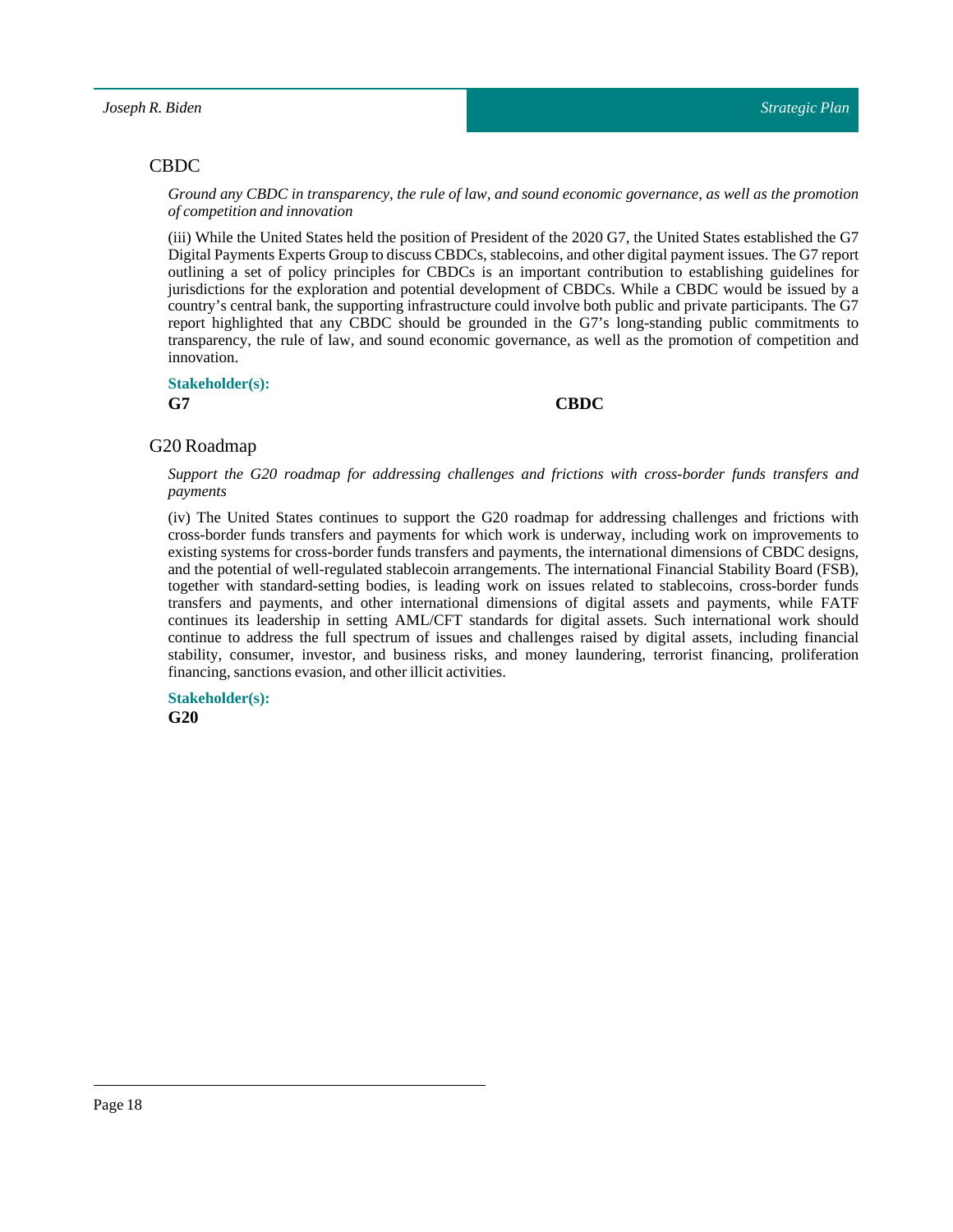#### <span id="page-18-0"></span>Importance & Engagement

#### *Elevate the importance ofthese topics and expand engagement with our criticalinternational partners*

(v) My Administration will elevate the importance of these topics and expand engagement with our critical international partners, including through fora such as the G7, G20, FATF, and FSB. My Administration will support the ongoing international work and, where appropriate, push for additional work to drive development and implementation of holistic standards, cooperation and coordination, and information sharing. With respect to digital assets, my Administration will seek to ensure that our core democratic values are respected; consumers, investors, and businesses are protected; appropriate global financial system connectivity and platform and architecture interoperability are preserved; and the safety and soundness of the global financial system and international monetary system are maintained.

| <b>Stakeholder(s):</b> |             |
|------------------------|-------------|
| G7                     | <b>FATF</b> |
| G20                    | FSB         |

#### <span id="page-18-1"></span>International Engagement

#### *Establish a framework for interagency international engagement with foreign counterparts and in international fora*

(b) In furtherance of the policy stated in section 8(a) of this order: (i) Within 120 days of the date of this order, the Secretary of the Treasury, in consultation with the Secretary of State, the Secretary of Commerce, the Administrator of the United States Agency for International Development, and the heads of other relevant agencies, shall establish a framework for interagency international engagement with foreign counterparts and in international fora to, as appropriate, adapt, update, and enhance adoption of global principles and standards for how digital assets are used and transacted, and to promote development of digital asset and CBDC technologies consistent with our values and legal requirements. This framework shall be coordinated through the interagency process described in section 3 of this order. This framework shall include specific and prioritized lines of effort and coordinated messaging; interagency engagement and activities with foreign partners, such as foreign assistance and capacity-building efforts and coordination of global compliance; and whole‑of‑government efforts to promote international principles, standards, and best practices. This framework should reflect ongoing leadership by the Secretary of the Treasury and financial regulators in relevant international financial standards bodies, and should elevate United States engagement on digital assets issues in technical standards bodies and other international fora to promote development of digital asset and CBDC technologies consistent with our values.

| <b>Stakeholder(s):</b>            |                                                      |
|-----------------------------------|------------------------------------------------------|
| <b>Secretary of the Treasury:</b> | <b>Secretary of Commerce</b>                         |
| in consultation with              | <b>Administrator of the United States Agency for</b> |
| <b>Secretary of State</b>         | <b>International Development</b>                     |

### <span id="page-18-2"></span>Actions & Effectiveness

#### *Submit a reportto the President on priority actions taken under the framework and its effectiveness*

(ii) Within 1 year of the date of the establishment of the framework required by section  $8(b)(i)$  of this order, the Secretary of the Treasury, in consultation with the Secretary of State, the Secretary of Commerce, the Director of the Office of Management and Budget, the Administrator of the United States Agency for International Development, and the heads of other relevant agencies as appropriate, shall submit a report to the President on priority actions taken under the framework and its effectiveness. This report shall be coordinated through the interagency process described in section 3 of this order.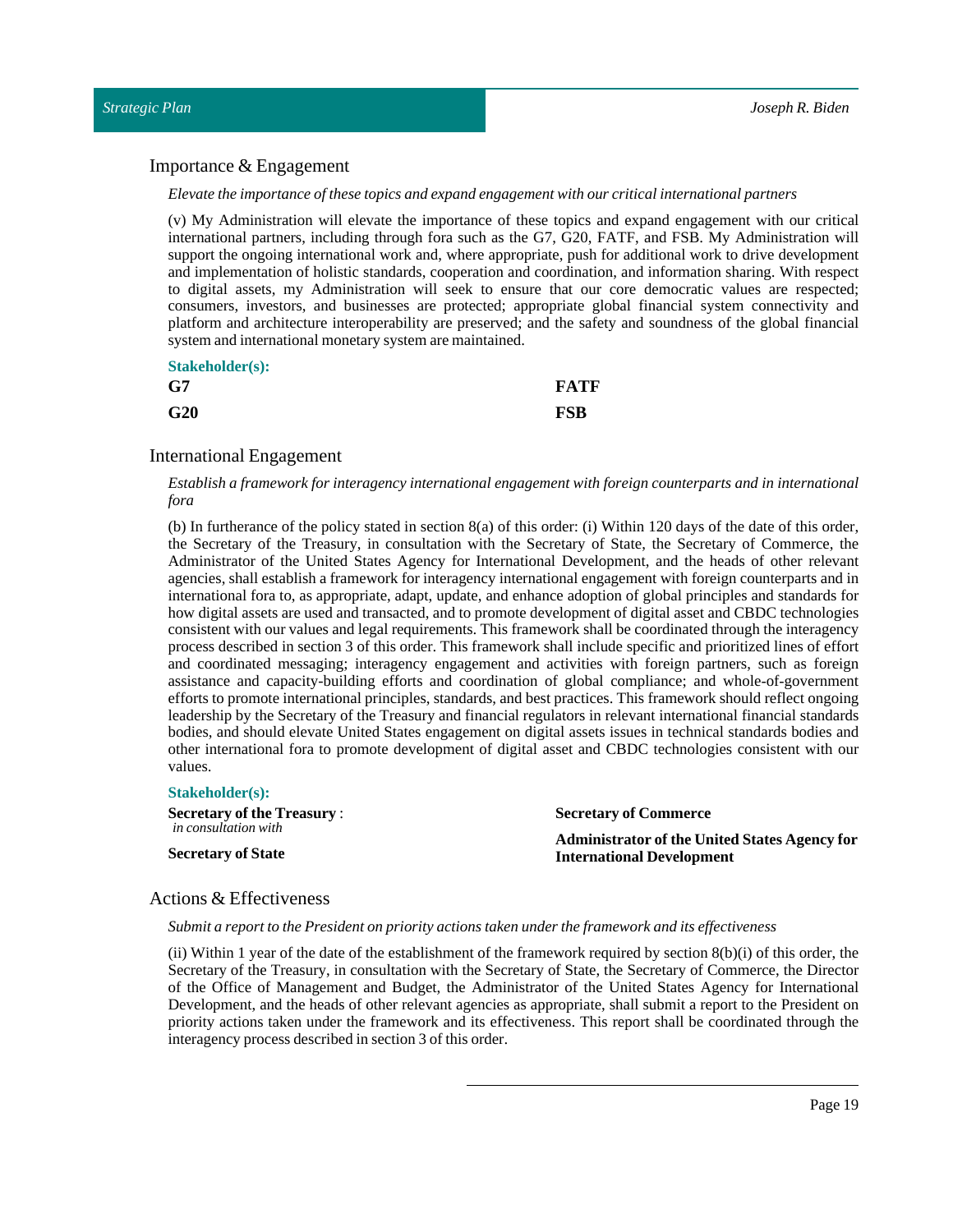#### $Stakeholder(s):$

**Secretary of the Treasury** : *in consultation with*

**Secretary** of State

**Secretary of Commerce**

#### <span id="page-19-0"></span>Economic Competitiveness

**Director of the Office of Management and Budget**

**Administrator of the UnitedStates Agency for International Development**

*Establish a framework for enhancing United States economic competitiveness in, and leveraging of, digital*  $asset technologies$ 

(iii) Within 180 days of the date of this order, the Secretary of Commerce, in consultation with the Secretary of State, the Secretary of the Treasury, and the heads of other relevant agencies, shall establish a framework for enhancing United States economic competitiveness in, and leveraging of, digital asset technologies. This framework shall be coordinated through the interagency process described in section 3 of this order.

#### **Stakeholder(s):**

**Secretary of Commerce** : *in consultation with*

**Secretary** of State

**Secretary of the Treasury**

#### <span id="page-19-1"></span>International Law Enforcement

*Submit a report to the President on how to strengthen international law enforcement cooperation for detecting, investigating, and prosecuting criminal activity related to digital assets*

(iv) Within 90 days of the date of this order, the Attorney General, in consultation with the Secretary of State, the Secretary of the Treasury, and the Secretary of Homeland Security, shall submit a report to the President on how to strengthen international law enforcement cooperation for detecting, investigating, and prosecuting criminal activity related to digital assets.

#### **Stakeholder(s):**

**Attorney General**: *in consultation with*

**Secretary** of State

**Secretary of the Treasury Secretary of Homeland Security**